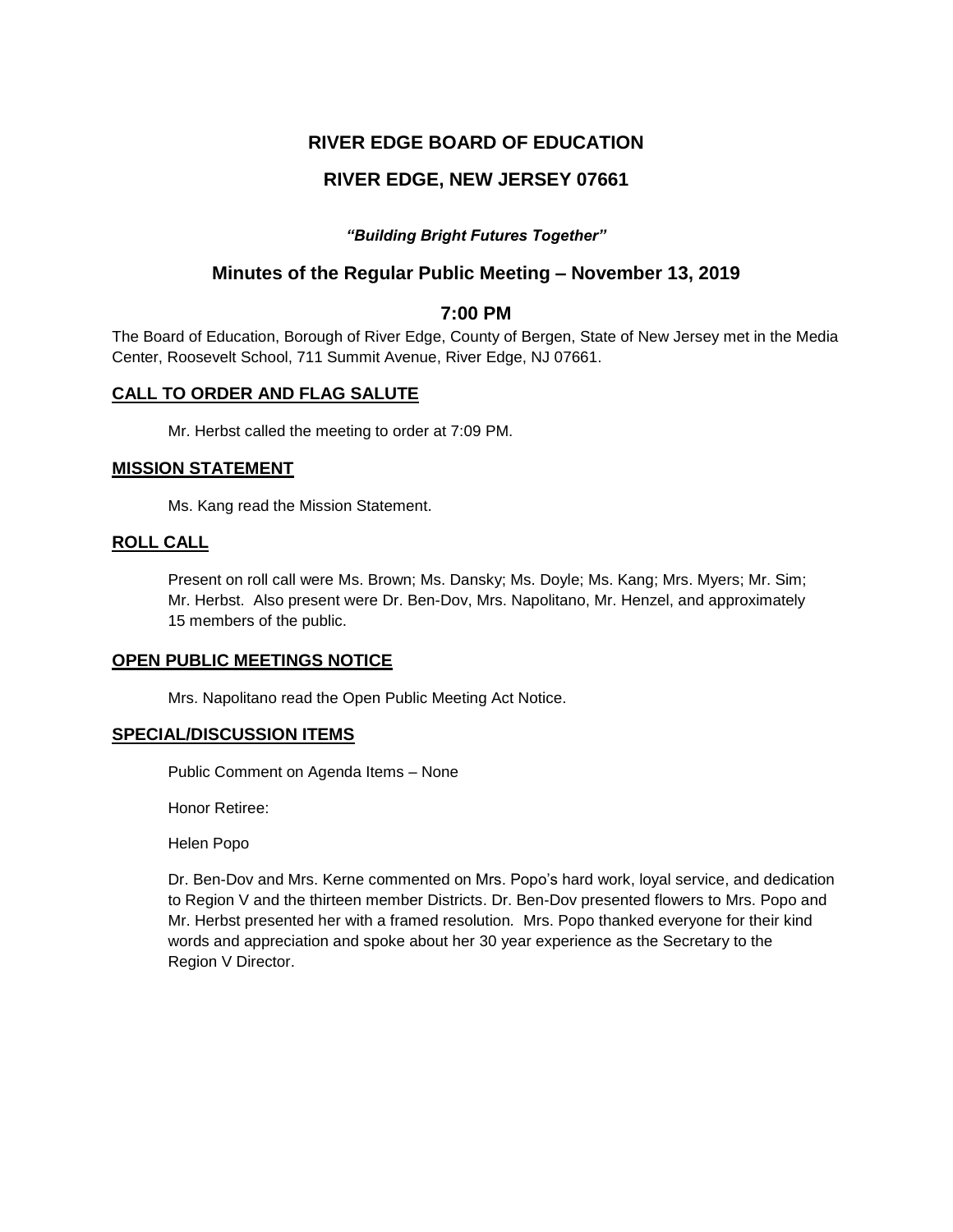### **RESOLUTION TO RECOGNIZE OUR HONOREE**

### **Honor Retiree Helen Popo**

*WHEREAS, Helen Popo has announced that she is retiring from Region V after thirty years of dedicated and loyal service to Region V and the thirteen member Districts ;and*

*WHEREAS, she has demonstrated her commitment and loyalty to Region V by providing support and guidance to all Region V consultants; and*

*WHEREAS, she has gained the respect of the thirteen superintendents, special education directors, countless support staff, parents, and all co-workers by going above and beyond to be of assistance to all; and*

*WHEREAS, she has worked tirelessly to support the thirteen member districts to ensure that this multifaceted and demanding job has been done admirably and always with a positive attitude; and*

*WHEREAS, her efficiency in helping to run the Region V office, her ability to impact, in a special way, every person she comes in contact with, her dedication to the thirteen member districts, many staff, and the larger community of Region V; and* 

*WHEREAS, her professional efforts have always been dedicated to establishing a professional, comfortable, pleasant, and well managed environment for all and provided her coworkers the opportunity to grow and learn; and*

*WHEREAS, the Region V community will deeply miss her kind heart and thoughtful ways; and*

*WHEREAS, after her years of committed service to Region V, she wishes to pursue her retirement; and*

*NOW THEREFORE BE IT RESOLVED, that the Board of Education of the Borough of River Edge on this Thirteenth Day of November, Two Thousand Nineteen spread upon its Minutes this Resolution of Appreciation for her esteemed and cherished service; and*

*BE IT FURTHER RESOLVED, that the Region V community offers its best wishes to Ms. Helen Popo for many happy, healthy, and productive years with her family and friends and its gratitude for her years of service to us.*

Motion by Ms. Brown Seconded by Ms. Doyle

Ayes: Ms. Brown, Ms. Dansky, Ms. Doyle, Ms. Kang, Mrs. Myers, Mr. Sim, Mr. Herbst Nays: None

Discussion of policy -Stephen Fogarty, Esq.

Mr. Stephen Fogarty, Fogarty and Hara, came to speak to the board members and the public about the laws, curriculum updates, and policy of the first reading of policy 5145.7, Gender Identity and Expression. There were many discussions and questions regarding this policy. Mr. Fogarty answered all questions that were asked from the board members and the audience. It was decided to revise the policy and the first reading of the policy and put it on the December 4<sup>th</sup> agenda for approval. The following members of the public made comments: Laurie Rochin (301 Wales Avenue, River Edge) Holanda Gallo (293 Webb Avenue, River Edge) and Janet Boyd (167 Tenney Avenue, River Edge).

Ms. Brown called the question and Mr. Herbst seconded it. Voting was taken and the discussion continued.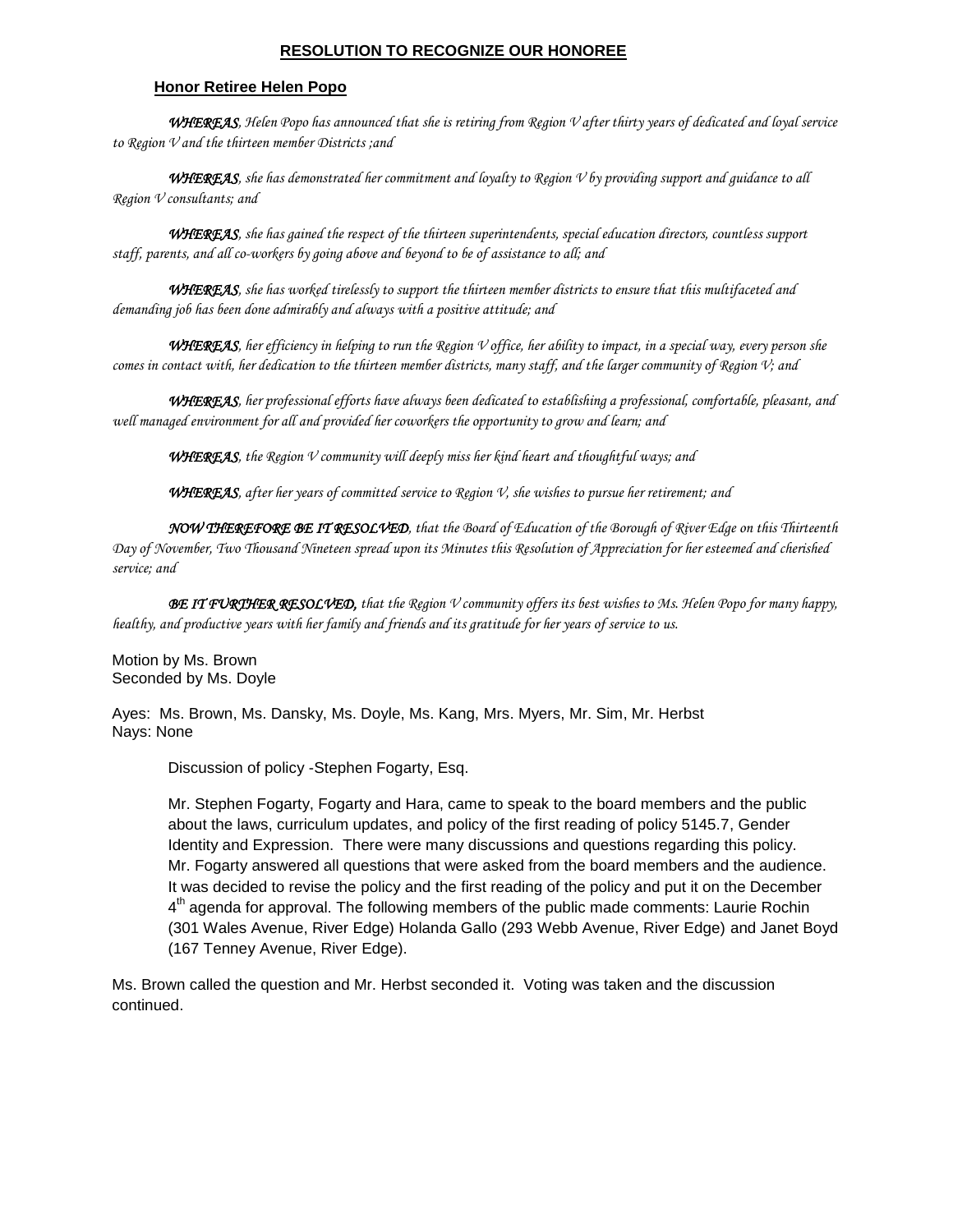Motion by Ms. Brown Seconded by Mr. Herbst

Ayes: Ms. Brown, Ms. Dansky, Mr. Herbst Nays: Ms. Doyle, Ms. Kang, Mr. Sim, Abstained: Mrs. Myers

## **REPORTS**

### **SUPERINTENDENT**

Dr. Ben-Dov reported on the following:

- Dr. Ben-Dov received a direct request from the Department of Education not to hold classes on election day for the 2020-2021 school year
- There was a big report in the media on regionalization and some people were concerned about it. Dr. Ben-Dov stated that the community will still need to agree to do it. There have been only five regionalizations in the past 50 years in New Jersey. It's not very likely for our district right now.
- Dr. Ben-Dov and Mr. Henzel attended the SNAP Conference where the assistant prosecutor answered the question regarding the police rights to view school districts live streaming. They said districts may request specific personnel to be listed from the police that have the right to do it. The specific circumstances under which they may view live streaming and we may also request the protocol to investigate if there was a breach of the agreement that we made with the police. Anyone else who wants access needs to do it by court order.
- The app LiveSafe might be going through. Dr. Ben-Dov will have more information after Monday morning's Superintendents Round Table. There will be a big discussion on this during that meeting.
- River Dell, Oradell, and River Edge are working on the 2020-2021 school year calendar. They are considering starting school before Labor Day. They are also talking about school vacations, curriculum, and vertical articulation. Oradell doesn't have voting in their schools but they will consider closing on Election Day if we do a joint Professional Development Day with them on Election Day next year.
- The Mayor elect set a meeting for January  $8<sup>th</sup>$  for all different town agencies and school districts. Dr. Ben-Dov will attend and hopes to get an agenda before the day of the meeting.
- The Health Fairs took place at both schools. Roosevelt School held their fair on October  $23<sup>rd</sup>$  for 5<sup>th</sup> and 6<sup>th</sup> graders and Cherry Hill had their fair on November 13<sup>th</sup> for 6<sup>th</sup> graders
- There was a very full successful Professional Development Day on Tuesday, November 5th
- There was a Veteran's Day Ceremony on November  $12<sup>th</sup>$  at both schools. It was well attended with representation by veterans, Mayor and Council, students, teachers, administrators, and parents. It was a great ceremony.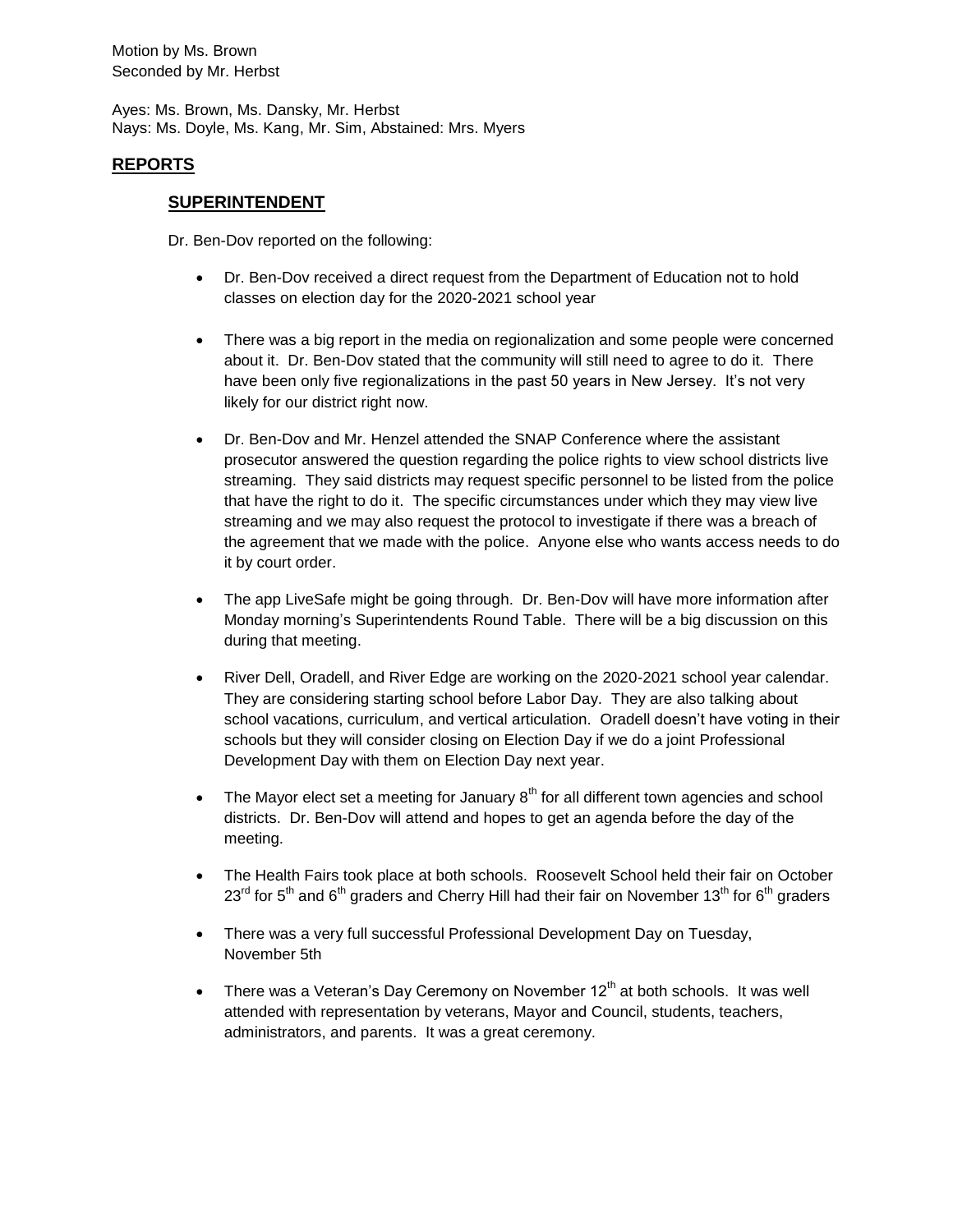- On the evening of November  $14<sup>th</sup>$  there will be a 100 Year Celebration for Roosevelt School. Dr. Ben-Dov gave a huge thank you to Mr. Henzel for what he is doing to make this night so successful. The Committee has worked very hard as well. She said there is a lot planned for that evening and she is looking forward to it. The Acting Mayor will deliver the proclamation and Mr. Herbst will introduce our Keynote speaker Mr. Vouvalides. The Rive Edge Cultural Center Roosevelt School 100th Anniversary Exhibit is open until November 26<sup>th</sup> every Monday and Wednesday 2:00-4:00 PM and Dr. Ben-Dov wanted to thank them for this exhibit.
- Dr. Ben-Dov spoke about our district goals that are on tonight's agenda. She stated that the academic **goals 1 and 2 English Language Arts and Math** respectively, focused on targeted areas of need. We feel that they are rigorous. Dr. Ben-Dov sent the board an action plan for each goal. **Goal 3 is the social/emotional goal**. We have implemented a lot so far: Responsive Classroom for grades k-3, Wingman from Dylan's Wings of Change and all students were trained and are now practicing their skills. Staff received social/emotional training on November 5<sup>th</sup> Professional Development Day. Peer Mediation is in progress, and Youth Truth Survey will be sent out to parents on Friday. **Goal 4 is parent communication and family engagement goal**. We have held Parent Academies, 2<sup>nd</sup> Cup of Coffee continues, more translating of documents are offered to parents in three languages, parents are being notified by email and with a link to access it of everything that is going on our website, we are notifying the PTO about all our events, and Instagram and Facebook are both active now.
- As part of the Parent Engagement goal, Dr. Ben-Dov had a meeting with a SPAN representative who met with us last year and they told her they were so thrilled with everything we have done. She said we are her "model district" for parent engagement. She spoke about us to the Assistant Commissioner, Peggy McDonald, and she would like to visit our district. The River Edge Korean Parents Network asked for someone to present to them on November  $20<sup>th</sup>$ . The Curriculum team and Dr. Ben-Dov will present to them on the following topics: NJSLA, CREATE, WIN, Odyssey of the Mind, and PDIA.
- The Curriculum and Instruction Committee and the Finance and Facilities Committee meetings are scheduled for Monday, November  $18<sup>th</sup>$  in the evening. Agendas were sent to the chairs of both committees.

## **PRINCIPAL**

Mr. Henzel reported on the following:

- We had our Halloween parade two weeks ago. We staggered the start times of the parades to keep the crowds at a minimum. Mrs. Heitman and I waited out the rain and we were both able to have our parades outside.
- A special thanks to the River Edge Fire Department, who came in to speak to the students about fire safety during fire safety month in October.
- On Tuesday, we had a wonderful Veteran's Day Ceremony in the gymnasium due to the weather.
- Tomorrow night is our 100<sup>th</sup> Anniversary Celebration. Mr. Henzel will be giving a tour to former students at 6:15PM. Doors will open at 6:45PM. Select members of the chorus and the band will perform to kick off the event. Speeches will follow highlighted by Tony Vouvalides giving the keynote address. The acting mayor will present a proclamation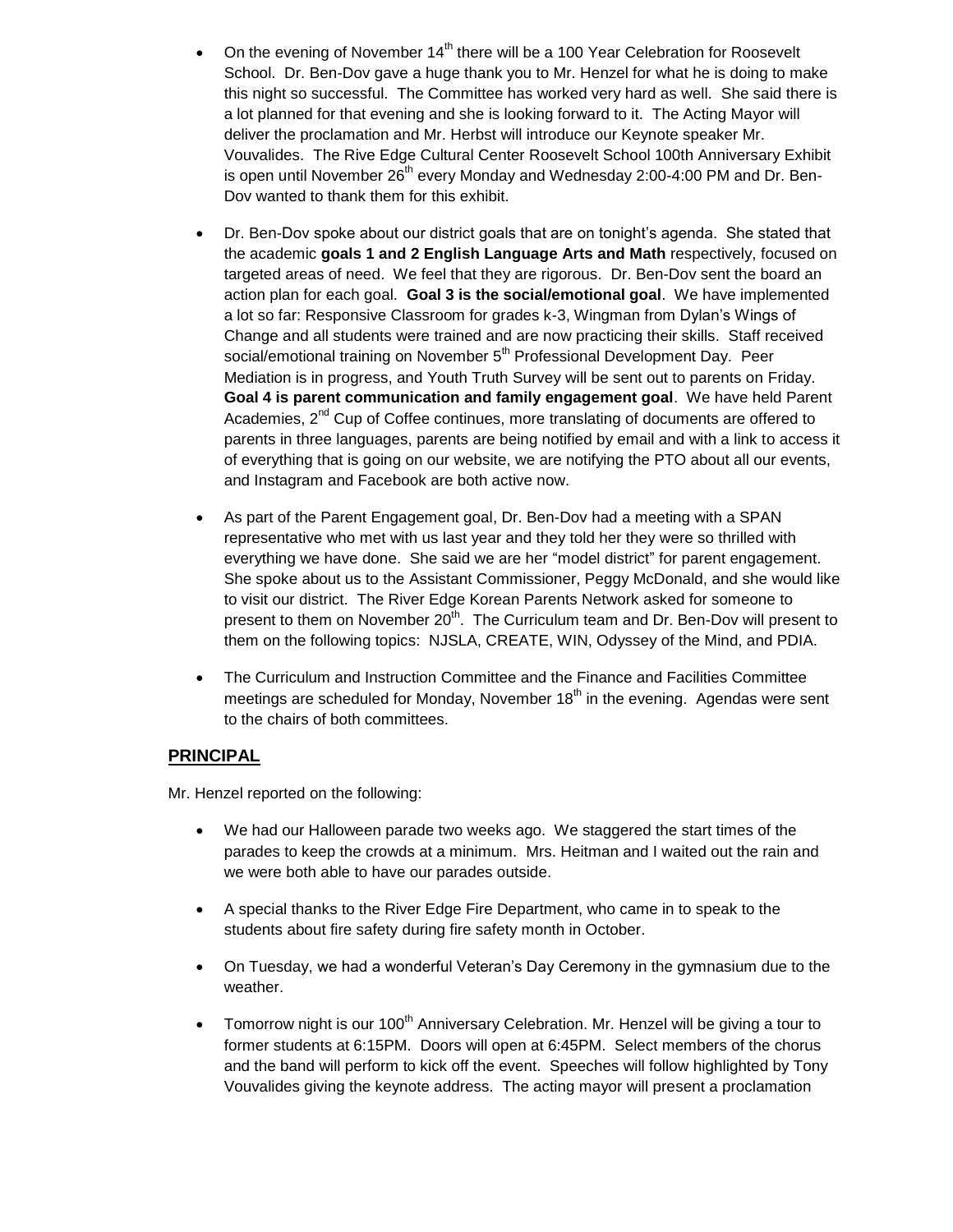and the PTO will give a plaque to the school commemorating 100 years. Once the speeches are complete, we will open the doors to the Old Gym where there will be pictures from the archives, some Roosevelt School artifacts, and a student perspective of the last 100 years entitled "100 Years Through the Eyes and Ears of Roosevelt." Mr. Henzel thanked Ms. Adimando publicly for all her hard work she has put in for the 100 Year celebration. She did a phenomenal job.

# **BOARD SECRETARY**

Mrs. Napolitano reported on the following:

- There is a motion on tonight's agenda to approve the Comprehensive Maintenance Plan. This is a plan that is done each year looking at the expenditures last year, this year and projected for next year to maintain the existing buildings.
- There is a motion on tonight's agenda to approve amending the existing IDEA Grant in order to apply carryover funds from the prior year that were not expended.
- There is a motion on tonight's agenda to amend the Title Grants for this year in order to apply carryover funds to the prior year that were not expanded
- The principals are in the process and have set up their accounts on the site of DonorsChoose. They are submitting the technology information for the district.
- The Governmental Accounting Standards Board (GASB) 75 was released and the Comprehensive Annual Financial Report (CAFR) must be filled out by December 23, 2019.
- The National School Board's Convention is open per the email everyone received. It is in Chicago from April 4<sup>th</sup> through April 6<sup>th</sup>. Please contact my office if you are interested in attending.

## **PRESIDENT**

Mr. Herbst reported on the following:

- $\bullet$  Mr. Herbst stated he was looking forward to the 100<sup>th</sup> Anniversary Celebration at Roosevelt School tomorrow night.
- Mr. Herbst emailed everyone a google calendar with community events so that the board members could attend some of the meeting as per the board goals.

# **COMMITTEES**

- Ms. Brown reported on the Curriculum and Instruction Committee Meeting that took place on October 17<sup>th</sup>. They spoke about Nevin's report, Wingman, Dr. Ben-Dov and Ms. Moran's trip to Washington, D.C. and Social and Emotional Learning.
- Ms. Dansky reported on the Finance and Facilities Committee Meeting that took place on October  $17<sup>th</sup>$ . They spoke about updates on the window bids, facilities assessment, crowdfunding policy, and the Columbia grant.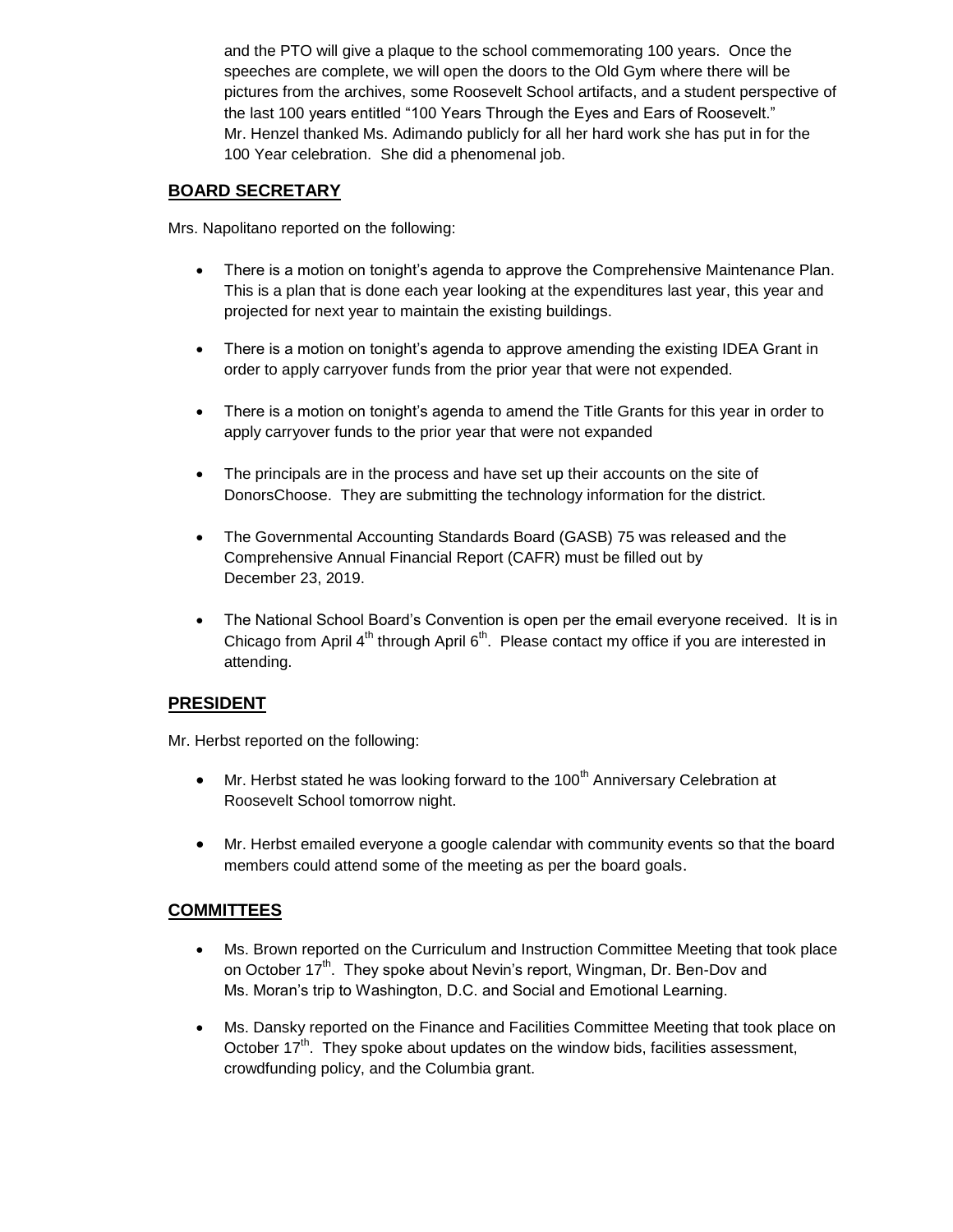# **MOTIONS TO BE ACTED UPON**

- **1**. That the Board of Education approve the Minutes and Confidential Minutes of October 16, 2019.
- **2**. That the Board of Education approve the staff development and travel as per the schedules for November 2019 including relevant mileage reimbursement. (Addendum)
- **3**. That the Board of Education approve the completion of the following emergency drills:

| School                    | Dates                                                                                     |
|---------------------------|-------------------------------------------------------------------------------------------|
| <b>Cherry Hill School</b> | October 18, 2019 Fire Drill<br>October 30, 2019 Lock Down                                 |
| Roosevelt School          | October 23, 2019 Fire Drill<br>October 29, 2019 Fire Drill<br>October 30, 2019 Evacuation |

**4**. That the Board of Education approve the following bus evacuation drills:

| <b>Class</b>                                                      | Date             | <b>Time</b> |
|-------------------------------------------------------------------|------------------|-------------|
| Pre-K4                                                            | October 21, 2019 | $2:15$ PM   |
| Building Bridges/Building Connections (Primary and<br>Elem Class) | October 21, 2019 | $3:03$ PM   |
| $Pre-K 3$                                                         | October 22, 2019 | 11:20 AM    |

**5**. That the Board of Education approve the following bus evacuation drills for Cherry Hill School:

| <b>Class</b> | Date             | <b>Time</b> |
|--------------|------------------|-------------|
| Grade K      | November 4, 2019 | 8:45 AM     |
| Grade K      | November 4, 2019 | $9:00$ AM   |
| Grade K      | November 4, 2019 | $9:15$ AM   |
| Grade 1      | November 4, 2019 | 12:20 PM    |
| Grade 1      | November 4, 2019 | 12:30 PM    |
| Grade 1      | November 4, 2019 | 12:45 PM    |
| Grade 2      | November 4, 2019 | $9:15$ AM   |
| Grade 2      | November 4, 2019 | 9:30 AM     |
| Grade 2      | November 4, 2019 | $9:45$ AM   |
| Grade 3      | November 4, 2019 | 11:30 AM    |
| Grade 3      | November 4, 2019 | 11:45 AM    |
| Grade 3      | November 4, 2019 | 12:00 PM    |
| Grade 4      | November 4, 2019 | 11:00 AM    |
| Grade 4      | November 4, 2019 | $11:15$ AM  |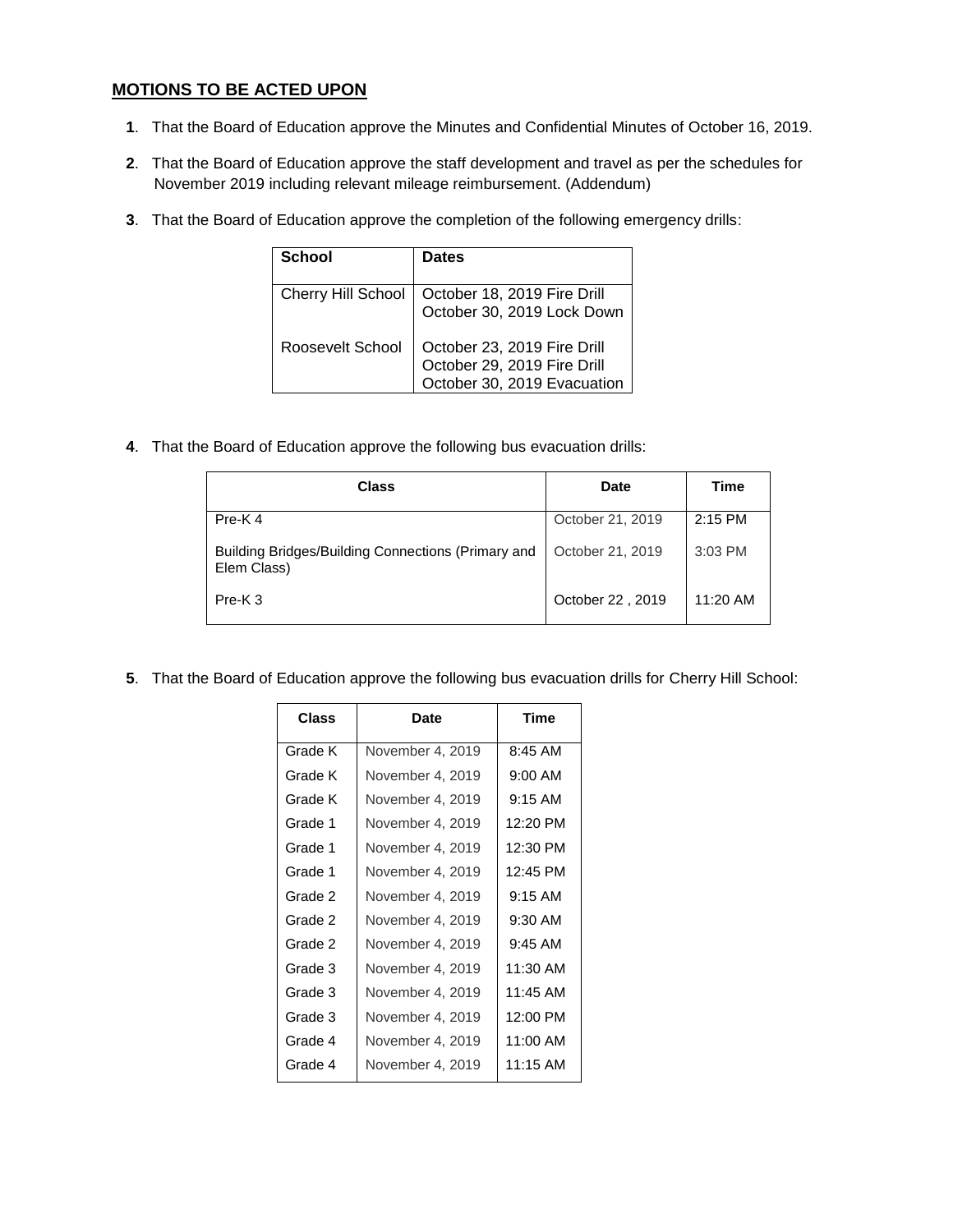| November 4, 2019 | 10:30 AM |
|------------------|----------|
| November 4, 2019 | 10:45 AM |
| November 4, 2019 | 10:00 AM |
| November 4, 2019 | 10:15 AM |
|                  |          |

**6**. That the Board of Education approve the following bus evacuation drills for Roosevelt School:

| Class   | Date             | Time      |
|---------|------------------|-----------|
| Grade K | November 6, 2019 | 12:20 PM  |
| Grade K | November 6, 2019 | 12:40 PM  |
| Grade 1 | November 6, 2019 | 10:00 AM  |
| Grade 1 | November 6, 2019 | 11:00 AM  |
| Grade 2 | November 6, 2019 | 11:20 AM  |
| Grade 3 | November 6, 2019 | 10:20 AM  |
| Grade 3 | November 6, 2019 | 10:40 AM  |
| Grade 4 | November 6, 2019 | 11:40 AM  |
| Grade 4 | November 6, 2019 | 12:00 PM  |
| Grade 5 | November 6, 2019 | $9:00$ AM |
| Grade 5 | November 6, 2019 | $9:15$ AM |
| Grade 6 | November 6, 2019 | $9:30$ AM |
| Grade 6 | November 6, 2019 | $9:45$ AM |
|         |                  |           |

**7**. **Whereas,** the Department of Education requires New Jersey School Districts to submit three-year maintenance plans documenting "required" maintenance activities for each of its public school facilities, and

**Whereas,** the required maintenance activities as listed in the attached document for the various school facilities of the River Edge Board of Education are consistent with these requirements, and

**Whereas,** all past and planned activities are reasonable to keep school facilities open and safe for use or in their original condition and to keep their system warranties valid,

**Now Therefore Be It Resolved,** that the River Edge Board of Education hereby authorizes the school business administrator to submit the attached Comprehensive Maintenance Plan for the River Edge Board of Education in compliance with Department of Education requirements.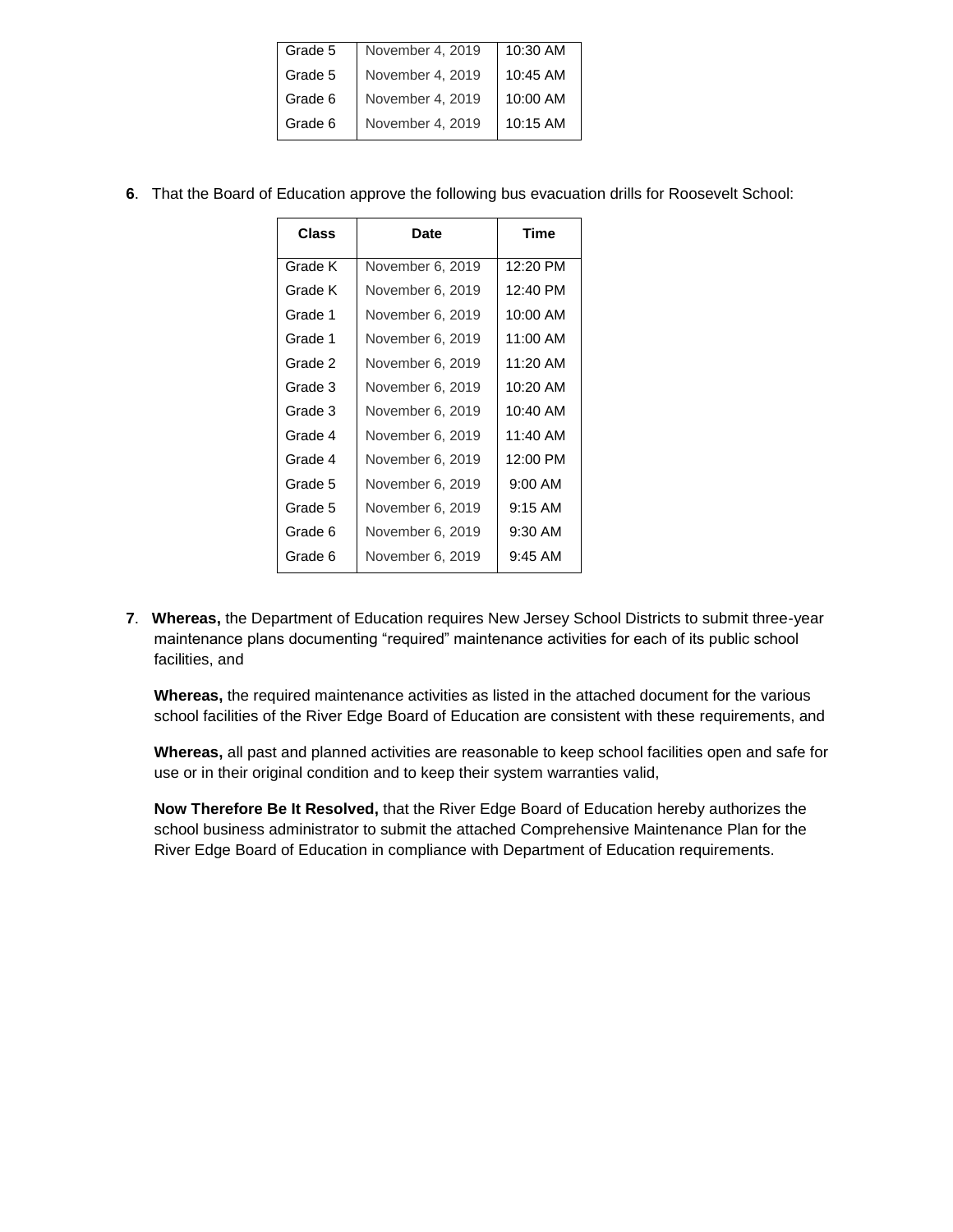**8**. That the Board of Education approve the following class trips:

| <b>School</b>                | Grade                         | <b>Destination</b>                       | Cost to<br><b>District</b> |
|------------------------------|-------------------------------|------------------------------------------|----------------------------|
| <b>Cherry Hill</b>           | 6                             | Ellis Island<br>Jersey City, NJ          | \$1,005.00                 |
| Roosevelt                    | 6                             | Ellis Island<br>Jersey City, NJ          | \$1031.50                  |
| <b>Cherry Hill</b>           | 1                             | Turtle Back Zoo<br>West Orange, NJ       | \$1,280.00                 |
| Roosevelt                    | 1                             | Turtle Back Zoo<br>West Orange, NJ       | \$648.00                   |
| <b>Cherry Hill</b>           | 4                             | <b>West Point</b><br>West Point, NY      | \$660.00                   |
| Roosevelt                    | 4                             | <b>West Point</b><br>West Point, NY      | \$440.00                   |
| Cherry Hill/<br>Roosevelt    | 5/6<br>3/4 Student<br>Council | <b>Memorial Park</b><br>River Edge, NJ   | \$0                        |
| Cherry Hill and<br>Roosevelt | 5/6<br>Art Club               | Guggenheim<br>Museum<br>New York, NY     | \$575.00                   |
| Roosevelt                    | K                             | Paper Mill<br>Playhouse<br>Millburn, NJ  | \$1,164.00                 |
| <b>Cherry Hill</b>           | Κ                             | Paper Mill<br>Playhouse<br>Millburn, NJ  | \$1,584.00                 |
| Roosevelt                    | $\overline{2}$                | <b>Cultural Center</b><br>River Edge, NJ | \$0                        |
| *Roosevelt                   | 4                             | <b>Cultural Center</b><br>River Edge, NJ | \$0                        |

Motion by Ms. Brown Seconded by Ms. Doyle

Ayes: Ms. Brown, Ms. Dansky, Ms. Doyle, Ms. Kang, Mrs. Myers, Mr. Sim, Mr. Herbst Nays: None

**9**. That the Board of Education table until December 4, 2019 the approval of the First Reading of the following policy:

| Policy # | Title                          |
|----------|--------------------------------|
| 5145.7   | Gender Identity and Expression |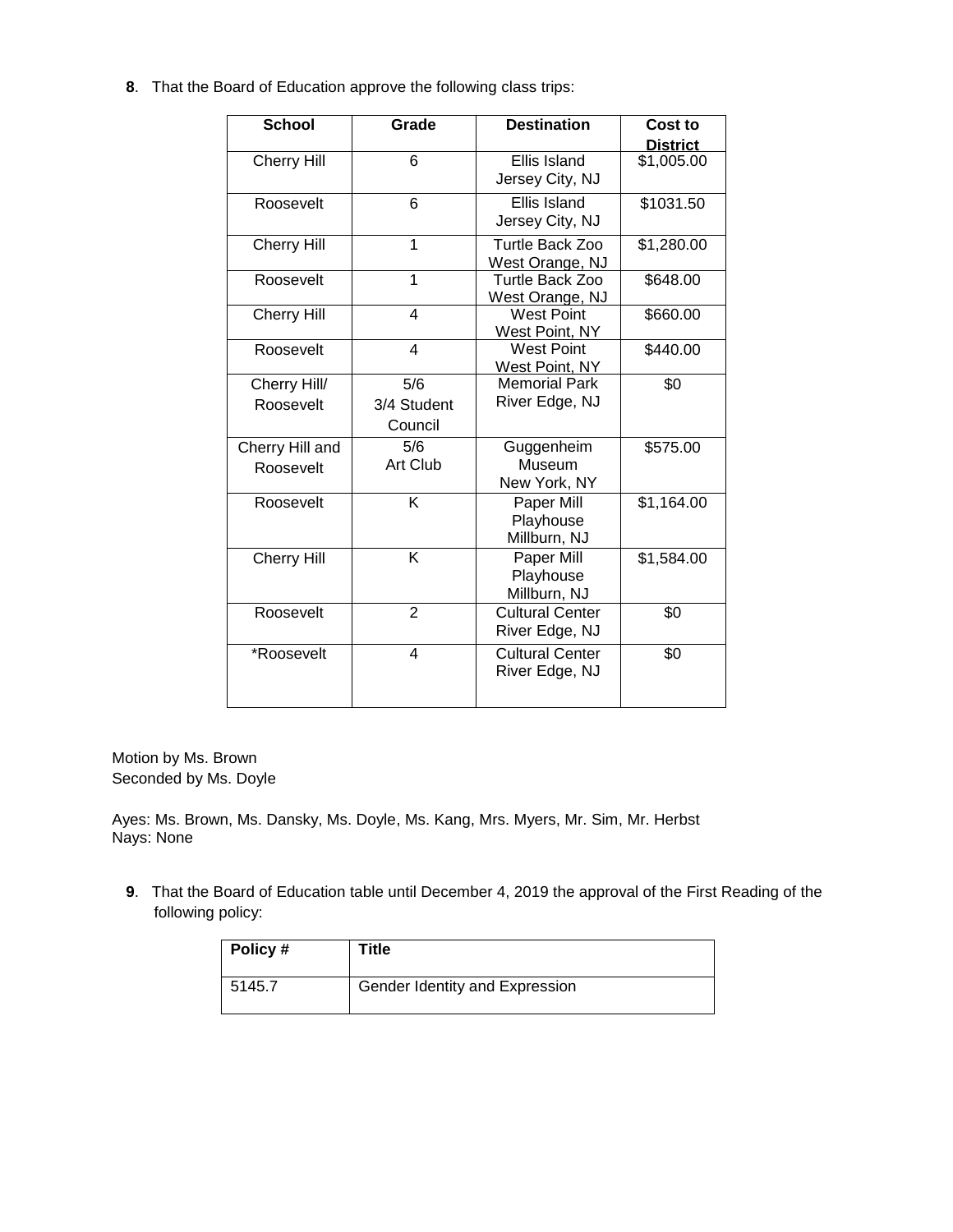Ayes: Ms. Brown, Ms. Dansky, Ms. Doyle, Ms. Kang, Mrs. Myers, Mr. Sim, Mr. Herbst Nays: None

- **10**. That the Board of Education approve the Business Administrator/Board Secretary to pay bills, as necessary, during the month of November which will be ratified at the next Regular Public Meeting.
- **11**. **WHEREAS,** the Board of Education is meeting in public session on November 13, 2019.

**WHEREAS,** certain business transactions must necessarily be addressed during the hiatus of public sessions of the Board, including but not limited to, the offering of contracts of employment,

**NOW THEREFORE BE IT RESOLVED** that the Superintendent of Schools is authorized to offer contracts of employment on behalf of the Board between November 13, 2019 and December 4, 2019 subject to final approval of the Board at the next Regular Public Meeting.

**12**. That the Board of Education approve the 2020 Board of Education Meeting Dates as follows:

| Date                                  | School                                                                  |
|---------------------------------------|-------------------------------------------------------------------------|
| January 7, 2020<br>January 22, 2020   | Roosevelt School (Re-Organization Meeting)<br><b>Cherry Hill School</b> |
| February 5, 2020<br>February 26, 2020 | Roosevelt School<br>Cherry Hill School                                  |
| March 4, 2020<br>March 18, 2020       | Roosevelt School<br><b>Cherry Hill School</b>                           |
| April 1, 2020<br>April 22, 2020       | Roosevelt School<br>Cherry Hill School                                  |
| May 6, 2020<br>May 20, 2020           | Roosevelt School<br>Cherry Hill School                                  |
| June 3, 2020<br>June 17, 2020         | Roosevelt School<br><b>Cherry Hill School</b>                           |

**13**. That the Board of Education approve the following District Goals for the 2019-2020 school year.

**Goal # 1**: By June 2020, 100% of students in Grades 3 through 6 will demonstrate growth in targeted areas of English Language Arts, as per baseline data. River Edge students will demonstrate a positive point increase from LinkIt! Form A to Form C, as per each grade level's targeted area of instruction. The overall average point increase for River Edge will be 17.7 points.

**Goal # 2**: By June 2020, 100% of students in Grades 3 through 6 will demonstrate growth in targeted areas of Mathematics, as per baseline data. River Edge students will demonstrate a positive percentage point increase from Form A to Form C, as per each grade level's targeted area of instruction. The overall average point increase for River Edge will be 32.65 points.

**Goal # 3**: During the 2019-2020 school year, we will continue to encourage and foster opportunities for students, that support their social and emotional growth, as evidenced by increased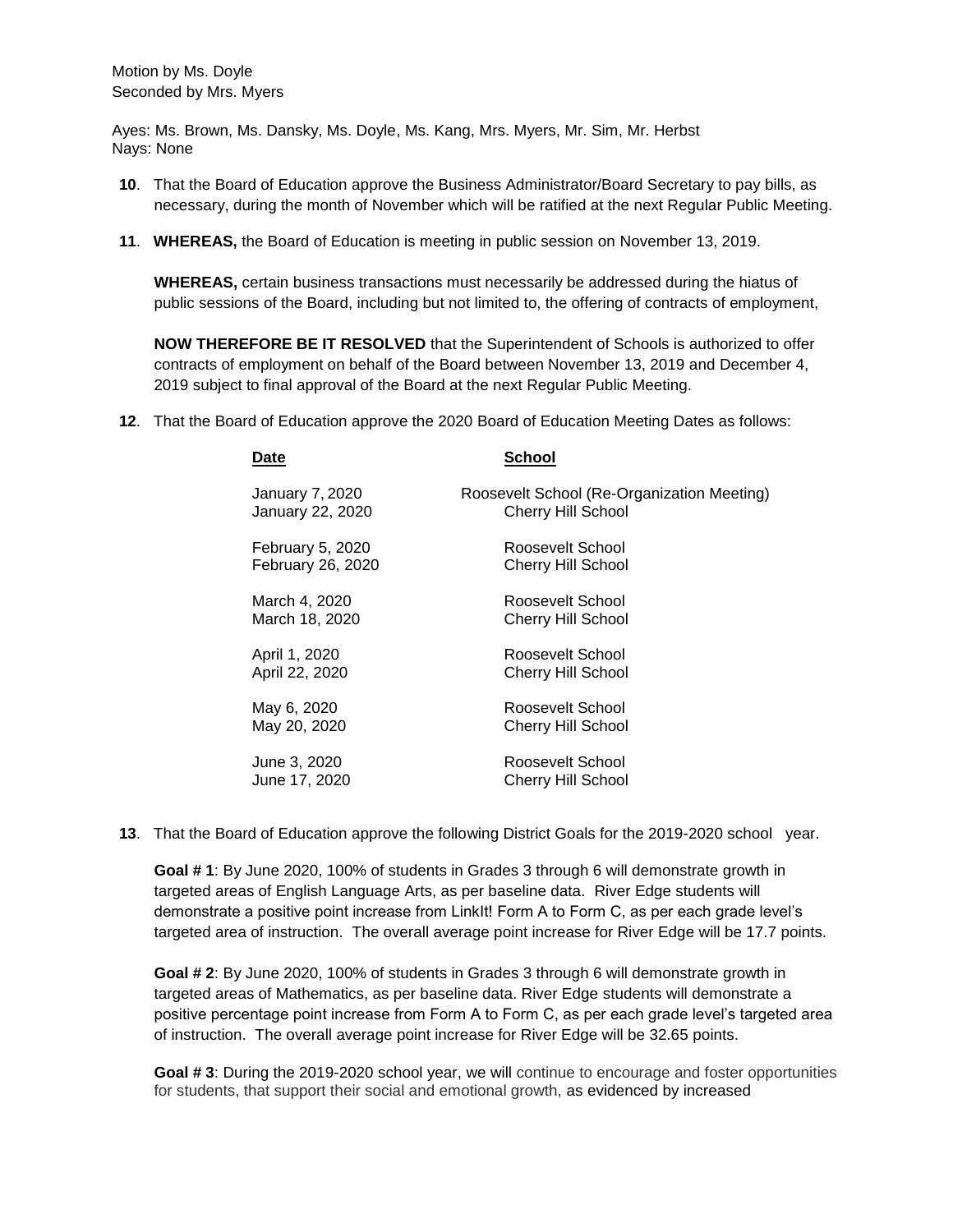documentation of the social emotional climate in walkthroughs and observations. Use of programs including *Responsive Classroom* and *Wingman* from *Dylan's Wings of* 

*Change* will support integration of social and emotional practices in all classrooms. This goal will be achieved through:

- Intensive training for staff that is focused on supporting the social and emotional growth of all students
- The establishment of Community Time
- Implementation of *Responsive Classroom* in Grades K-3
- Implementation of the *Wingman Program* for Grades 4-6
- Completion of a District Climate Survey from *Youth Truth* by all stakeholders (Parents, Students, Staff)
- Peer Mediation for conflict resolution

**Goal # 4**: During the 2019-2020 school year, we will enhance parent communication and family engagement, as evidenced by an increased presence on social media and consistent notification about important district information that is posted on the River Edge Public School's website. District documents will be translated, which will be valuable in reaching River Edge families. This goal will be achieved through:

- Creation of an Instagram account and a Facebook account for the district
- Frequent e-blasts notifying parents of important information, including what has been posted on the district website
- Notification of important events through each school's PTO
- Translation of district documents into Korean and Spanish
- Completion of a district Climate Survey from *YouthTruth* by all stakeholders (Parents, Students, Staff)
- **14**. That the Board of Education approve the following School Goals for the 2019-2020 school year.

### **Cherry Hill School**

**Goal # 1:** By June 2020, 100% of students in Grades 3 through 6 will demonstrate growth in targeted areas of English Language Arts, as per baseline data. Cherry Hill students will demonstrate a positive point increase from Linkit Form A to Form C, as per each grade level's targeted area of instruction. The overall average point increase for Cherry Hill School will be 20 points.

**Goal # 2:** By June 2020, 100% of students in Grades 3 through 6 will demonstrate growth in targeted areas of Mathematics, as per baseline data. Cherry Hill School students will demonstrate a positive point increase from Form A to Form C, as per each grade level's targeted area of instruction. The overall average point increase for Cherry Hill School will be 31 points.

**Goal # 3:** The Social Emotional Goal will focus on providing professional development and ongoing support for teachers to understand the social emotional development of children. Teachers will implement strategies to help promote positive social emotional learning. Various activities will help students gain skills such as:

- Self-Awareness
- Self-Management
- Social Awareness
- Positive Decision Making
- Positive Relationship Building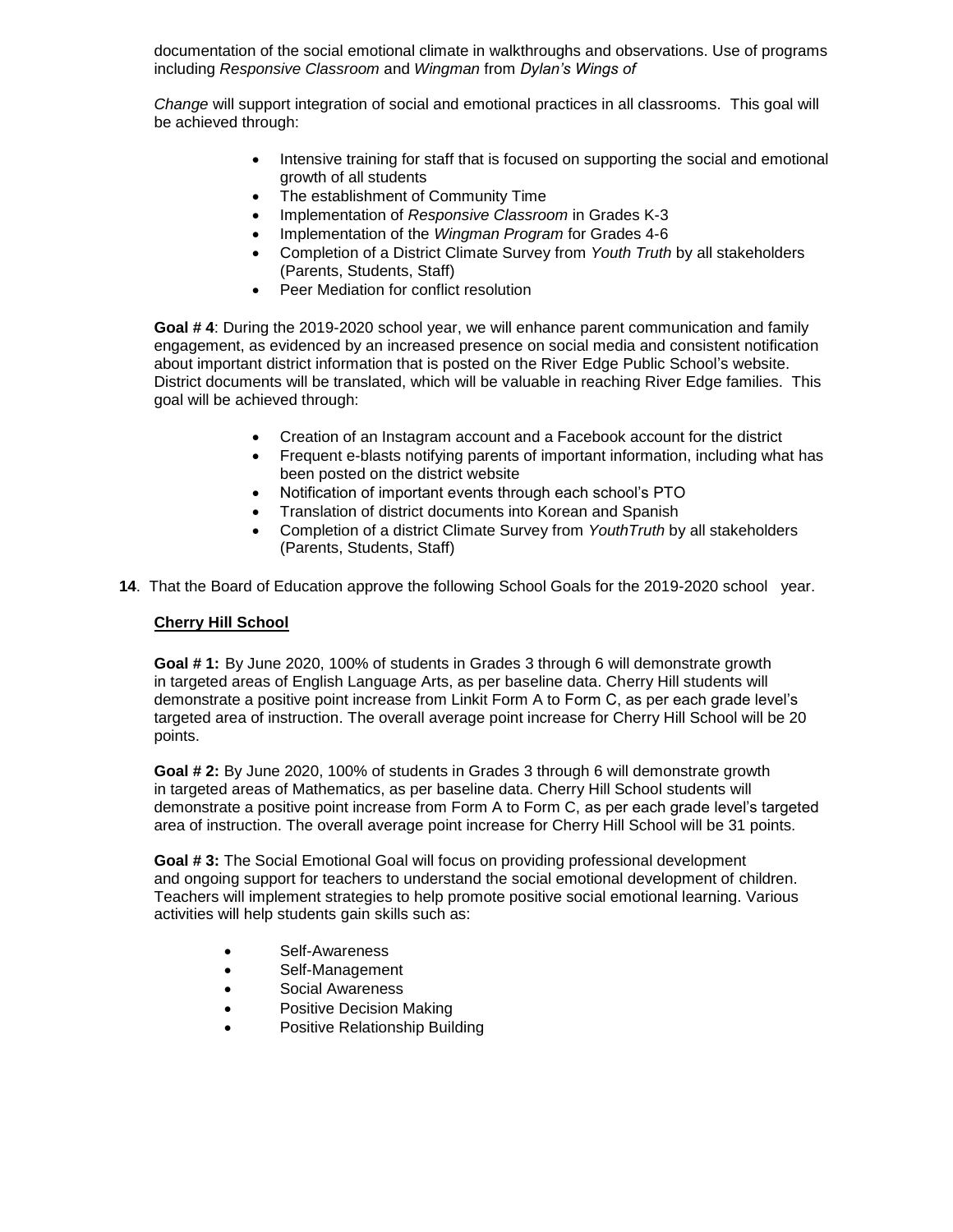The Social Emotional Goal can be seen through increased documentation of the social emotional climate in walkthroughs and observations from the Fall 2019 and the Spring of 2020.

**Goal # 4:** Roosevelt and Cherry Hill Principals will collaborate on achieving greater consistency on variety of school practices such as:

- Safety Protocols and Procedures
- Field Trips
- Revision of Field Day
- School Schedules
- Parent Visitation
- Sixth Grade Events
- PTO Activities
- Schoolwide Activities

### **Roosevelt School**

**Goal # 1:** By June 2020, 100% of students in Grades 3 through 6 will demonstrate growth in targeted areas of English Language Arts, as per baseline data. Roosevelt students will demonstrate a positive point increase from LinkIt! Form A to Form C, as per each grade level's targeted area of instruction. The overall average point increase for Roosevelt School will be 15 points.

**Goal # 2:** By June 2020, 100% of students in Grades 3 through 6 will demonstrate growth in targeted areas of Mathematics, as per baseline data. Roosevelt students will demonstrate a positive point increase from LinkIt! Form A to Form C, as per each grade level's targeted area of instruction. The overall average point increase for Roosevelt School will be 34.3 points.

**Goal # 3:** The Social Emotional Goal will focus on providing professional development and ongoing support for teachers to understand the social emotional development of children. Teachers will implement strategies to help promote positive social emotional learning. Various activities will help students gain skills such as:

- Self-Awareness
- Self-Management
- Social Awareness
- Positive Decision Making
- Positive Relationship Building

The Social Emotional Goal can be seen through increased documentation of the social emotional climate in walkthroughs and observations from the Fall 2019 and the Spring of 2020.

**Goal # 4:** Roosevelt and Cherry Hill Principals will collaborate on achieving greater consistency on variety of school practices such as:

- Safety Protocols and Procedures
- Field Trips
- Revision of Field Day
- School Schedules
- Parent Visitation
- Sixth Grade Events
- PTO Activities
- Schoolwide Activities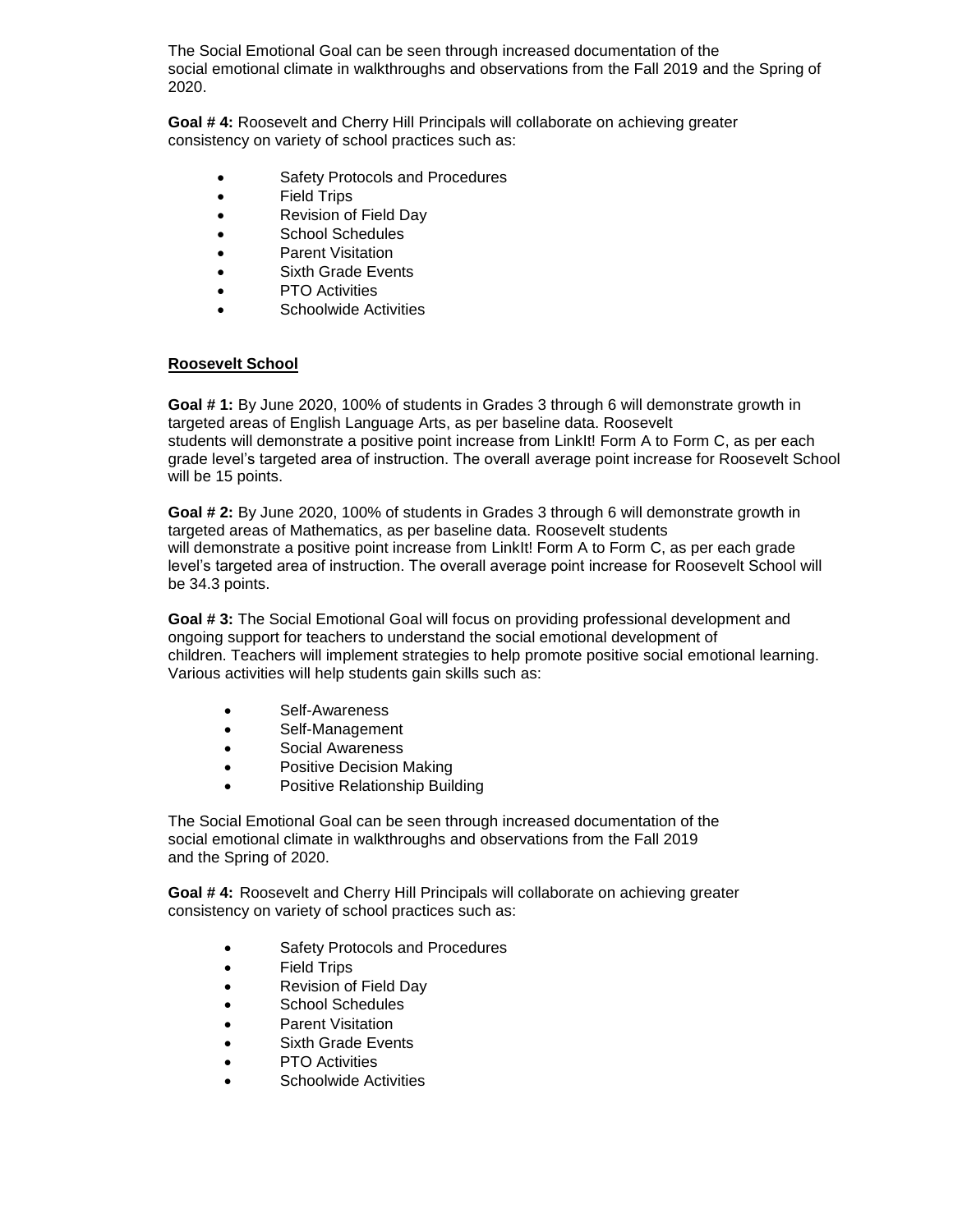**15**. That the Board of Education approve the following Board Goals for the 2019-2020 school year.

**Goal # 1**: The Board of Education will continue to assess and evaluate options to address increasing District enrollment.

**Goal # 2**: The Board of Education will explore its partnership with stakeholder groups to broaden its engagement with the community.

**Goal # 3**: The Board of Education will continue to enhance its understanding of the District's financial reports through professional development provided by the Business Administrator, Treasurer of School Monies, and NJSBA resources.

### **B**. **CURRICULUM/EDUCATION** - None

#### **C. BUILDING & GROUNDS** - None

### **D. FINANCE/GRANTS/GIFTS**

- **1**. Payrolls dated October 15, 2019 and October 31, 2019, totaling \$1,197,908.16 issued therefore, a copy of such warrants list are attached as part of these minutes. (Addendum)
- **2**. That the Board of Education approve the Budget Transfers for the school year 2019-2020 as of September 30, 2019. (Addendum)
- **3**. That the River Edge Board of Education approve the Secretary's and Treasurer's Reports for the period ending September 30, 2019.

Further, we certify that as of September 30, 2019 after review of the secretary's monthly financial report (appropriations section) and upon consultation with the appropriate district officials, to the best of our knowledge no major account or fund has been over expended in violation of N.J.A.C. 6A:23-2.11 and that sufficient funds are available to meet the districts financial obligation for the remainder of the fiscal year. (Addendum)

- **4**. That the Board of Education accept the \$210.00 donation from Jennifer Wong Hernandez for general use at Roosevelt School (Addendum).
- **5**. That the Board of Education approve an amendment to the FY 20 IDEA Grant for carryover funds as follows:

| Basic IDEA - Public       | \$34,643 |
|---------------------------|----------|
| Basic IDEA - Non-public   | \$29,632 |
| Preschool IDEA-Public     | \$3,969  |
| Preschool IDEA-Non-Public | \$2,052  |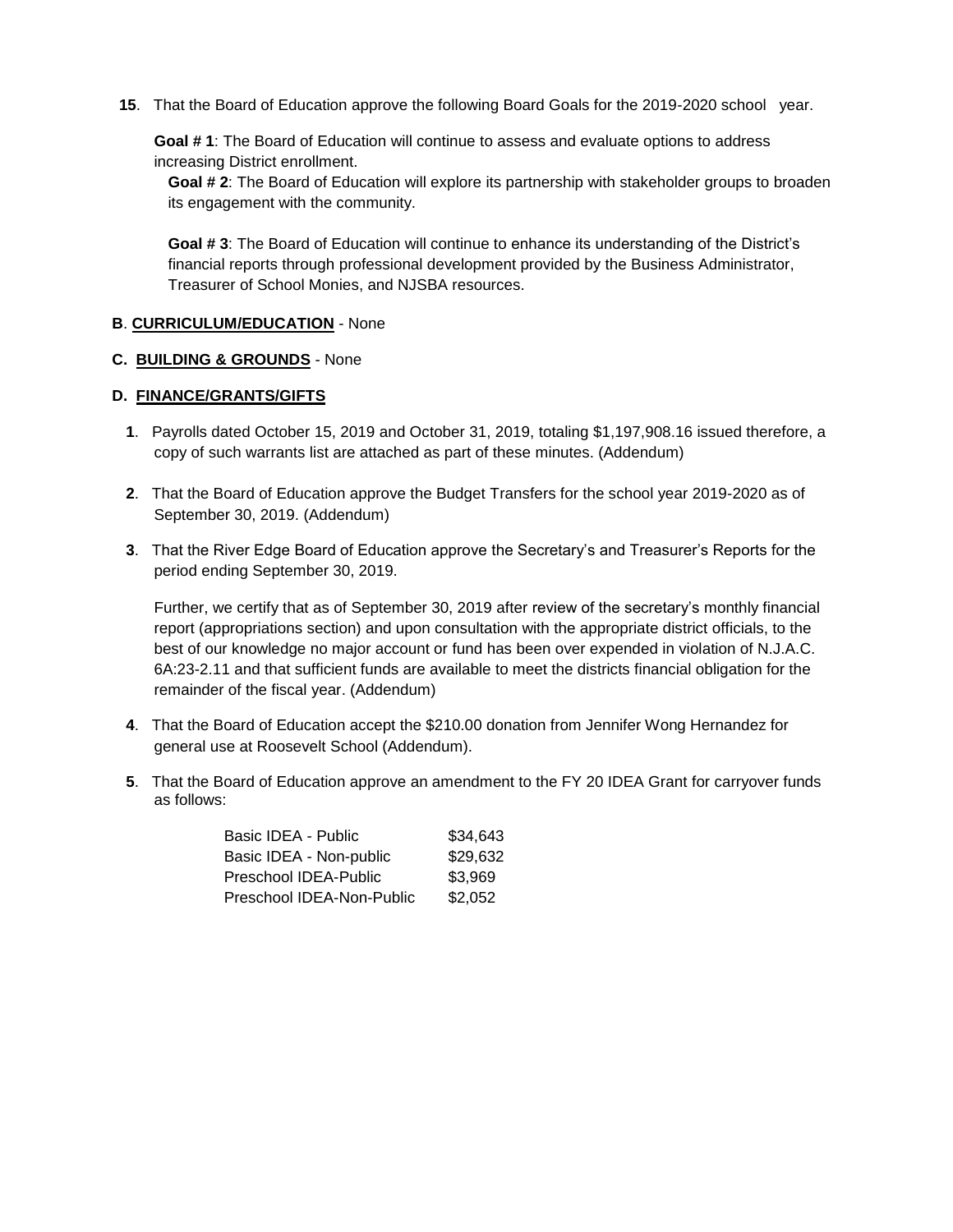**6**. That the Board of Education approve an amendment to the FY 20 Title Grant for carryover funds as follows:

| Title I                         | \$9,680.00 |
|---------------------------------|------------|
| Title II-Public                 | \$2,076.00 |
| Title II-Non-Public             | \$1,947.00 |
| <b>Title III-Public</b>         | \$9,118.00 |
| Title III -Non-Public           | \$1,206.00 |
| Title III Immigrant - Public    | \$3,020.00 |
| Title III Immigrant -Non-Public | \$397.00   |
| Title IV Public                 | \$533.00   |
| <b>Title IV Non-Public</b>      | \$499.00   |
|                                 |            |

**7**. That the Board of Education approve the bills & claims dated November 2019, totaling \$631,188.25 including checks #42809 through #42927. (Addendum)

### **E. PERSONNEL**

**1**. That the Board of Education approve the following teachers for Cycle II of the Post Dismissal Instructional Academy for the 2019-2020 School Year, as per contract:

| <b>Roosevelt</b>  | <b>Cherry Hill</b>    |
|-------------------|-----------------------|
| Nicole Colon      | Kristen Apreda        |
| Darci Humphries   | Katherine O'Reilly    |
| Alexandra McNeil  | Gabrielle Sagala      |
| Christine O'Keefe | Noy Sapir             |
| Colleen Poole     | Andrea Siclari        |
| Lauren Proda      | <b>Courtney Sweet</b> |
|                   | <b>Maribel Torres</b> |

**2**. That the Board of Education approve that the following people will staff the Wellness Committee for the 2019-2020 School Year:

| Erik Anderson         | Jen Kim                 |
|-----------------------|-------------------------|
| Janel Blake           | <b>Kristin Karam</b>    |
| Alrick Douglas        | <b>Rosemary Kuruc</b>   |
| Leah Gallo            | Kelly McCabe            |
| <b>Denise Heitman</b> | <b>Christine Moran</b>  |
| Michael Henzel        | Sara Myers              |
| <b>Eric James</b>     | <b>Wendy Naimaister</b> |
| Sabrina Johnston      | Maritza Vega            |
|                       | Tara Vernieri           |

- **3**. That the Board of Education, with the recommendation of the Superintendent approve Beth Rosen, as the Leave Replacement Literacy Coach and Instructional Supervisor to commence on or about February 3, 2020 through June 30, 2020 at an agreed upon per diem rate. Additional work days will be scheduled between July and August 2020 not to exceed ten (10) days at the same per diem rate.
- **4**. That the Board of Education, with the recommendation of the Superintendent approve Elizabeth Bovino, Leave Replacement ESL Teacher, effective on December 2, 2019 through June 30, 2020, MA, Step 6.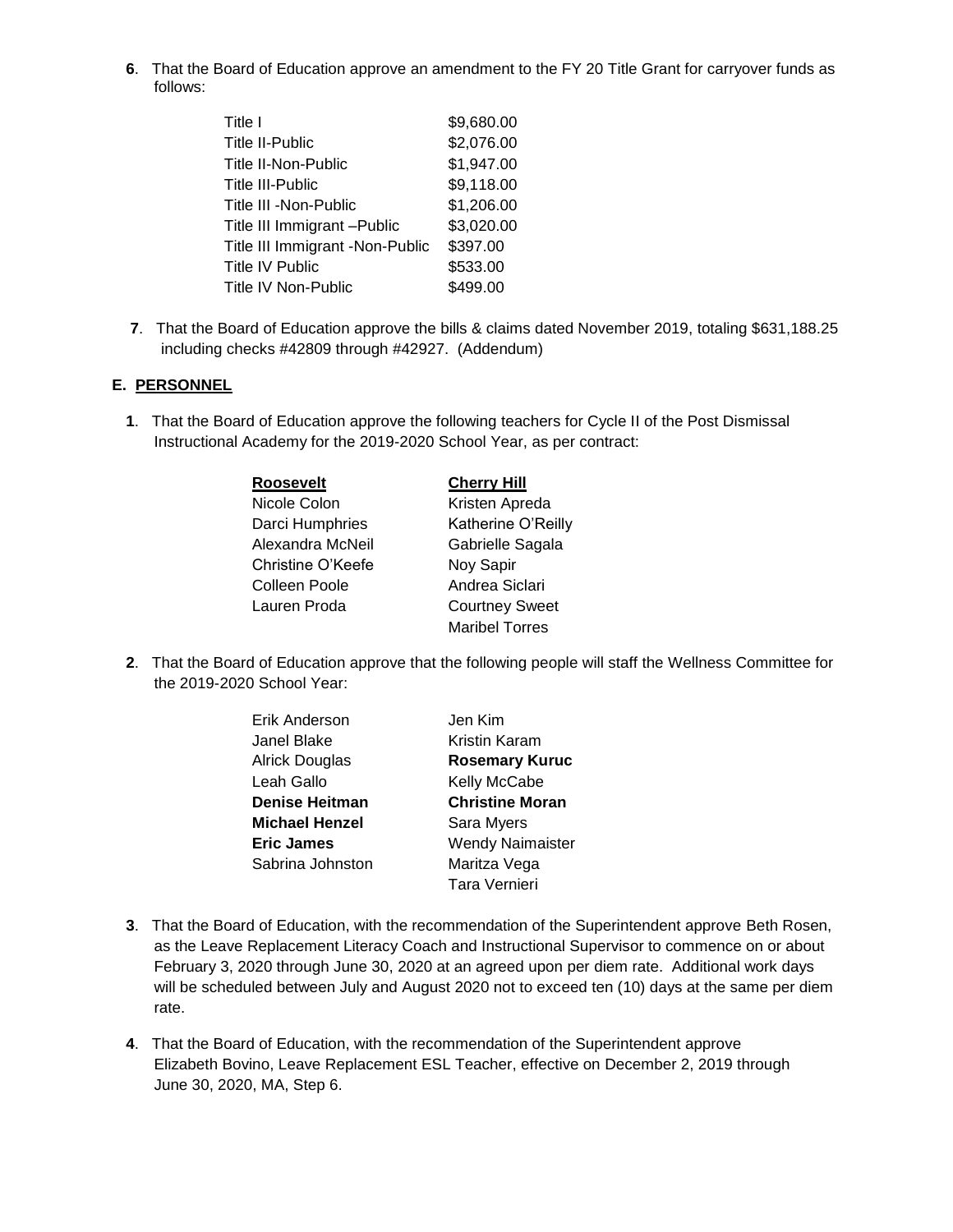- **5**. That the Board of Education, with the recommendation of the Superintendent approve Lisa Guinta, Part-time Aide, effective on November 14, 2019 through June 30, 2020.
- **6**. That the Board of Education, with the recommendation of the Superintendent, approve Samantha Cedeno, Region V Secretary, starting on December 2, 2019 through June 30, 2020.
- **7**. That the Board of Education accept, with regret, the resignation of Eva Visperas, Part-time Physical Education Teacher, effective January 1, 2020.
- **8**. That the Board of Education accept, with regret, the resignation of Nathalie Sterling, 504 Aide/Lunch Aide, effective November 1, 2019.
- **9**. That the Board of Education accept, with regret, the revised retirement date of Helen Popo, Region V Secretary, effective November 30, 2019.
- **10**. That the Board of Education, with the recommendation of the Superintendent approve the revised Maternity/Disability leave of absence for Kara Fenarjian to commence on or about December 6, 2019 through January 31, 2020, followed by a Federal/State Family leave of absence to commence on or about February 3, 2020, through May 4, 2020 and to continue with a Child Care leave of absence through June 2, 2020.
- **11**. That the Board of Education, with the recommendation of the Superintendent approve Katelyn Mills, Leave Replacement Teacher, effective on or about December 16, 2019 through June 30, 2020, MA, Step 1.
- **12**. That the Board of Education, with the recommendation of the Superintendent approve a Maternity/Disability leave of absence for Caitlin Montuori to commence on or about April 13, 2020 through May 22, 2020, followed by a Federal Family leave of absence to commence on or about May 22, 2020, through October 18, 2020 and to continue with a Child Care leave of absence through January 3, 2021.
- **13**. That the Board of Education, with the recommendation of the Superintendent approve Holly Jester and Alexandria Pallotta, Substitute Teachers, for the 2019-2020 school year.

## **F**. **RIVER EDGE SPECIAL EDUCATION** - None

## **G**. **REGION V ADMINISTRATION & TRANSPORTATION**

**1**. BE IT RESOLVED, that the Region V Council for Special Education will provide shared services for its member districts and be it further resolved that the River Edge Board of Education, upon recommendation of the Superintendent, approve the following Region V Transporters for member districts upon request for the 2019-2020 school year:

Cassidy Transportation Inc. Transporter

**2**. That the Board of Education approve the following Quote Contract for the 2019-2020 school year:

| Route # | Transporter          | Per Diem |
|---------|----------------------|----------|
| 2803    | <b>Sun Transport</b> | \$139.00 |
| 2831    | Sun Transport        | \$129.00 |
| 2814    | Sun Transport        | \$199.00 |
| 2829    | Sun Transport        | \$75.00  |